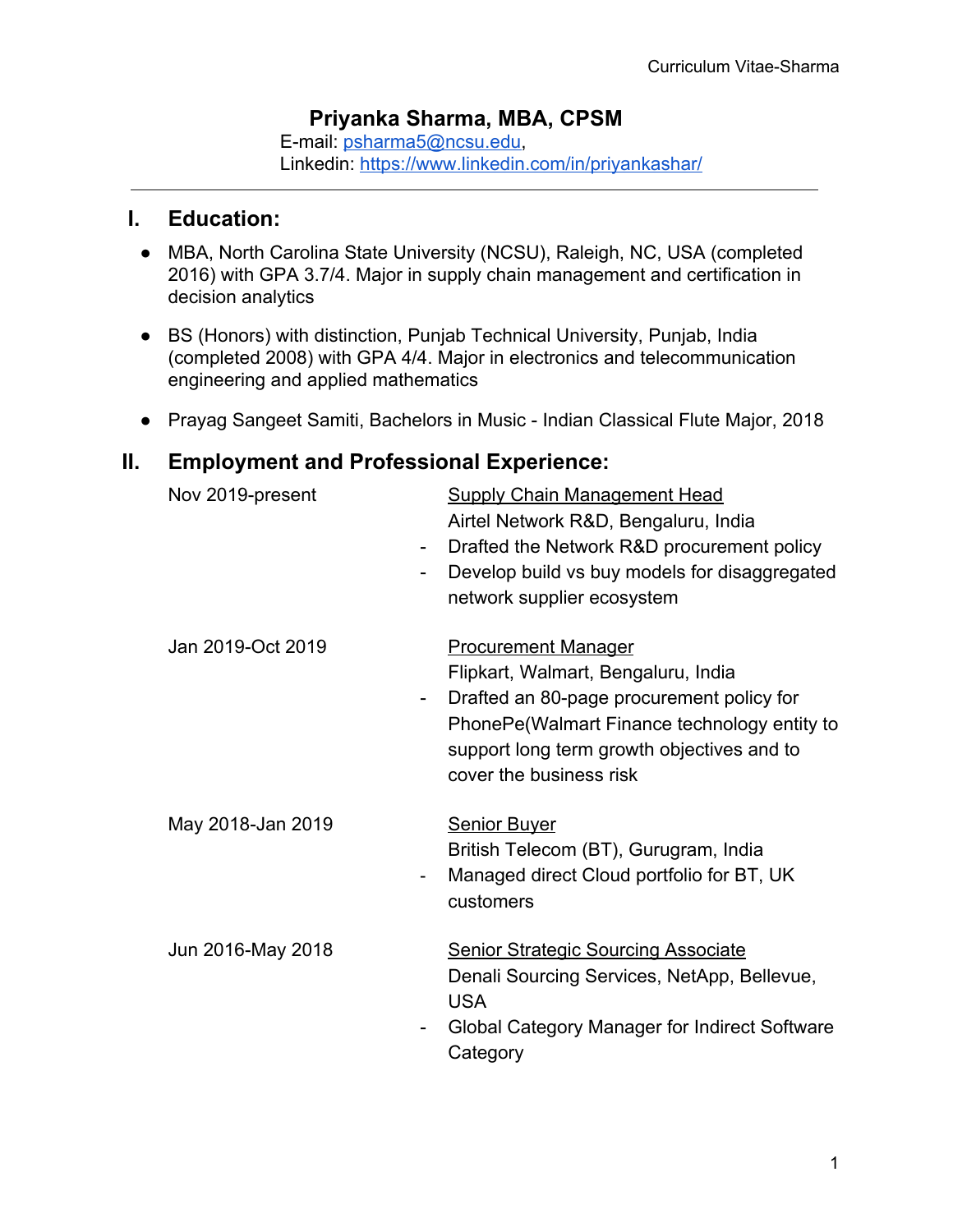| Aug 2009-Aug 2014 | <b>Senior Consultant</b>                      |
|-------------------|-----------------------------------------------|
|                   | Accenture, Bengaluru, Gurgaon, India          |
|                   | - Oracle Apps Programmer and Consultant for   |
|                   | technology, hospitality, and telecom industry |
|                   | customers                                     |
|                   |                                               |

#### **III. Academic Positions and Teaching Experience:**

| Jun 2014- May 2016                                               | Graduate Teaching Assistant (20 hrs/wk)<br>Operations and Supply Chain Management<br>Department, North Carolina State University,<br>Raleigh, NC, USA                                                                                                                                                                    |
|------------------------------------------------------------------|--------------------------------------------------------------------------------------------------------------------------------------------------------------------------------------------------------------------------------------------------------------------------------------------------------------------------|
| Jun 2008- Aug 2009<br>$\blacksquare$<br>$\overline{\phantom{0}}$ | Lecturer (Full time)<br>Electronics and Communication Department,<br>Lovely Professional University, Jalandhar,<br>Punjab, India<br>Courses taught:<br>Digital Electronics theory and lab<br>Pedagogy: Introduced practical assignments in<br>Digital Electronics classes; changed curriculum<br>at the university level |

- Admission Cell: Attended 3 camp offices as a career counselor

### **IV. Research Interests:**

My research interests fall within an area of strategic sourcing and supply chain management with applications in the agriculture industry. I am highly passionate about research questions rooted in the long term sustainability of the business through decision optimization without compromising on ethics and compliance

# **V. Previous Research Experiences:**

Supply Chain Resource Cooperative, NCSU – Raleigh, NC (Aug 2014-Dec 2015)

- Research project on Integrated Supply Program (ISP) for Duke EnergyAnalyzed KPI effectiveness to find opportunities in the hydro supply chain of an MRO supply program with a total spend of \$51M, recommended 3 new KPI's and performance tracking changes in the overall program
- Software Asset Management with General Services Administration (GSA). Performed spend analysis and software asset management (SAM) maturity map of 4million devices, highlighted over and under licensed software with spend rationalization for each category and provided cost-efficient recommendations of migration into hybrid cloud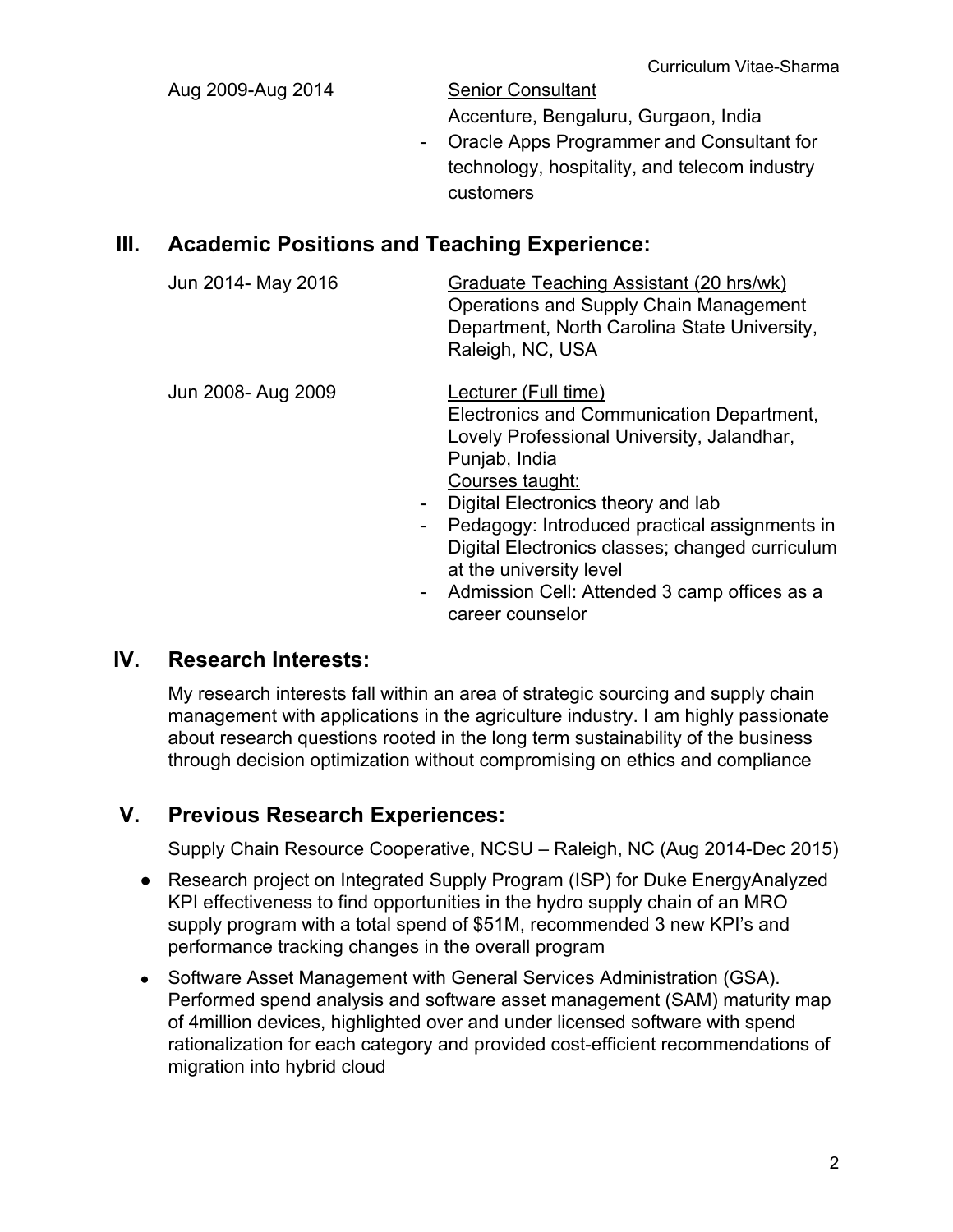Sourcing Industry Group, SIG – Jacksonville, Florida (May 2015- July 2015)

- Prepared supply chain certification analytics coursework and study material for C level executives that includes strategic sourcing methodologies in business strategy and incorporated those in online certification curriculum
- Conducted gap analysis for a category portfolio of \$6.5B total spend and recommended new category initiatives, organizational structure changes, and strategic sourcing training. Proposed implementation schedule of 3Qs in each dimension to the new executive committee

### **VI. Selected Conferences and Presentations:**

- SAS and INFORMS Analytics Student Analytical Scholar Competition 2016 Selected by NCSU, Poole College Analytics Department to submit an entry in INFORMS analytics competition. Submitted and presented a proposal for analytical work required for hospital bed optimization
- Supply Chain Resource Cooperative (SCRC), 2015 and 2016 Presented posters on selected research projects at Supply Chain SemiAnnual Meeting and Gallery Walk
- Sourcing Industry Group (SIG), 2015 and 2016 Attended 2 Summits at California and Florida – selected by university and SIG university relation committee as a student member for SIG summit, California and regional Roundtable, Raleigh, NC, USA
	- Awarded a scholarship to attend 3 annual events

### **VII. Professional Memberships, Certifications, and Awards:**

- CPSM Certified Professional in Supply Management, 2019
- BT (British Telecom) Global Challenge Cup Championship (Semifinalist)– Developed the concept of AI-based crime alert system. Project was sponsored by the head of BT global threat and intelligence for an API based patentable innovative alert system for telecom mobile customers, 2018
- ISM (Institute of Supply Management), Washington State Chapter Member, 2017
- Certificate in Decision Analytics, North Carolina State University 2016
- The BB&T Leadership Institute's Emerging Leaders Certification Award, 2015

### **VIII. Extra-Curricular Activities:**

- Vice President, Supply Chain Management Club North Carolina State University, 2015 (20 hrs week; 1 year)
- Volunteer-Initiator, CSR-Accenture: integrated the unorganized volunteer events, resulting in SKILL TO SUCCEED Programs. Created NGO connect volunteer guidelines and funds allocation; coordinated for 500+ employees (10 hrs week; 3 years)